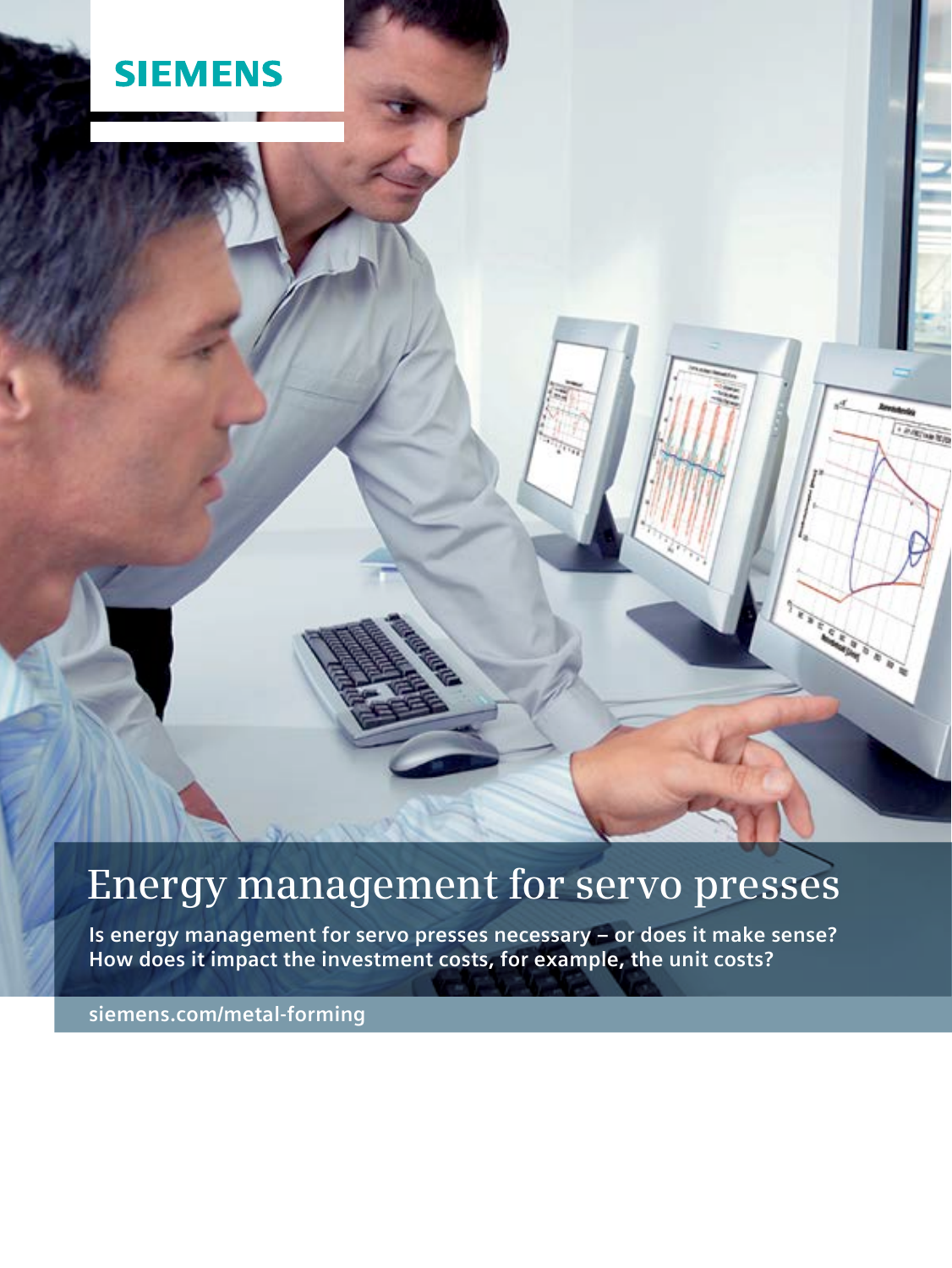# **Energy management for servo presses**

**Press manufacturers and press operators have been actively engaged in the topic of energy management, at the latest, since Siemens equipped the first servo presses back in 2008: Is energy management for servo presses necessary – or does it make sense? How does it impact the investment costs, for example, the unit costs? Is it even possible to reduce the amount of energy that servo presses consume? The starting point when clarifying these questions is always the metal forming process itself with its specific requirements.**

### **Requirements of the metal forming process**

The impact of the various energy management approaches is considered using a typical metal forming process. This involves a 2000 ton servo press with a 10 mm force stroke before bottom dead center (BDC). The end user specifies a minimum stroke of 650 mm, work capacity of approx. 550 kJ per stroke as well as a maximum forming velocity of 0.14 m/s. Based on this data, the power required for the actual forming process can be calculated, in this case it is approximately 2750 kW. 30 strokes per minute must be able to be achieved.

## **Typical servo press**

Based on these specifications, the machine builder designs an excentric press with the following main mechanical data:

- Stroke: 650 mm
- Connecting rod: 2.650 mm
- Ram weight: 100 t
- Gearbox: 26
- Moment of inertia: 60.000 kgm<sup>2</sup>
- $\blacksquare$  Mech. efficiency:  $\sim$  92 %

For a mechanical efficiency of 92 %, for 2750 kW forming power, servos with a minimum drive power of 3000 kW are required.

### **Maximizing productivity through motion control**

When using servo presses, the degrees of freedom for the motion control of the ram are decisive. They allow the forming quality, throughput and process reliability to be optimized. The two most important challenges placed on the motion control are as follows …

- 1.) The system power determined from the static forming conditions, which must also be dynamically applied: Only then is the electrical system effectively utilized, and the maximum possible productivity achieved.
- 2.) All of the constraints of the overall system must be maintained, even at the specified 30 strokes per minute:
	- Forming conditions
	- Maximum motor speed
	- Permissible ram velocity
	- $\blacksquare$  The installed motor power and available torque must never be exceeded
	- $\blacksquare$  There must be a minimum of 1.0 seconds for the part transfer between excentric positions 250 ° and 100 °.

For conventional methods, these types of motion tasks are solved using cams and higher order polynomial functions, and little or no emphasis is placed on the energy related aspects. As a consequence, the maximum possible productivity is not utilized. For this reason Siemens has developed a new technique for calculating the motion profiles of servo presses. A motion profile is calculated, with optimum energy utilization – but still taking into account all technological, drive‐related and mechanical constraints – so that the specified productivity is guaranteed. The motion characteristic for a typical press, determined using this technique, is shown in the following diagram. Even at 30 parts per minute, all of the necessary restraints are complied with:



■ Maximum motor speed and transfer time of 1.0 seconds are maintained

This particular press achieves a productivity of 30 strokes/ minute with a press force of 2000 tons at 10 mm before BDC and 550 kJ forming work per stroke.

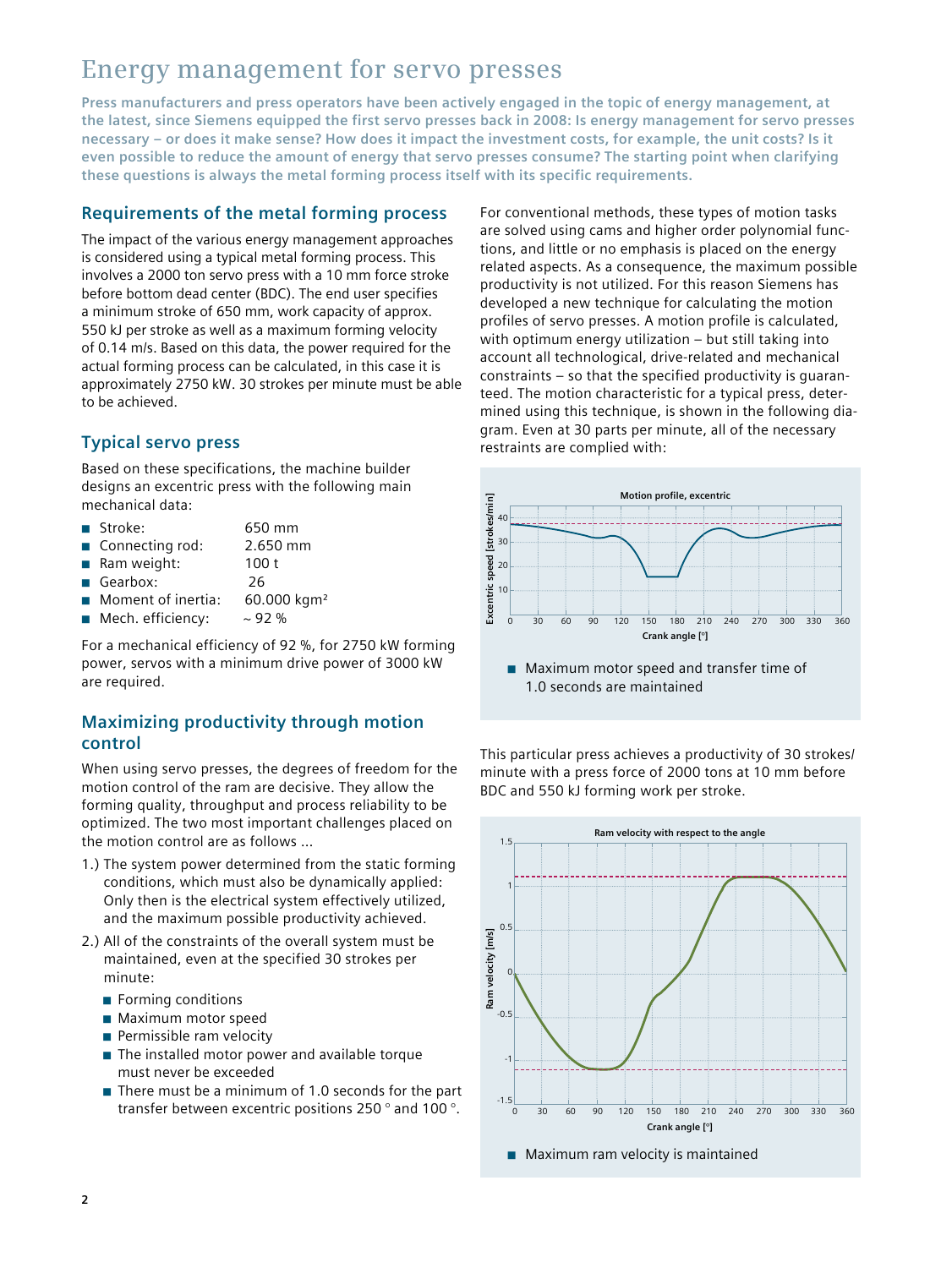

Siemens has integrated the new calculation technique into its SIMOTION motion control system: The OACAMGEN block automatically generates motion curves, which for the specified stroke rate, comply with all of the mechanical and electrical constraints of the overall system. As a consequence, the company operating the press has the maximum degree of flexibility. He can very simply adapt press motion to the die, material and part to be produced.

#### **Energy‐related considerations**

The motion profile shown above for the maximum utilization of the servo press results in the following power characteristic at the motor shaft:



Electrical power losses have still not been taken into account.

The large difference between the useful and rms power indicates that the motion control optimally utilizes the overall system. The use of torque motors extends the degree of flexibility. As a result of their dynamic performance they allow the highest possible productivity to be achieved for the specified stroke rate.

#### **Case 1: Servo press without energy management**

For a servo press without energy management, the mechanical power to be output by the motor – as well as the power loss of the electric system – must always be completely covered by the infeed and the line supply.



In this case, the infeed unit must cover a peak power of over 3000 kW, the upstream transformer must be able to handle these load peaks, and the significant load fluctuations directly impact the line supply. A transformer with a minimum rated power of 2000 kVA is required.

### **Case 2: Servo press with "Full Size" energy management**

For a complete energy management, the drive system of the press example is expanded to include three kinematic energy storage devices with a maximum power of 1000 kW. As a consequence, it is possible to keep the alternating component of the power in the servo press drive system. For this reason, the infeed sees an almost constant load – and regenerative feedback into the line supply is not required. Only the direct component is drawn from the line supply, which comprises the forming work per stroke and the mechanical and electrical system losses. This means that the infeed and transformer rated powers are reduced to a minimum.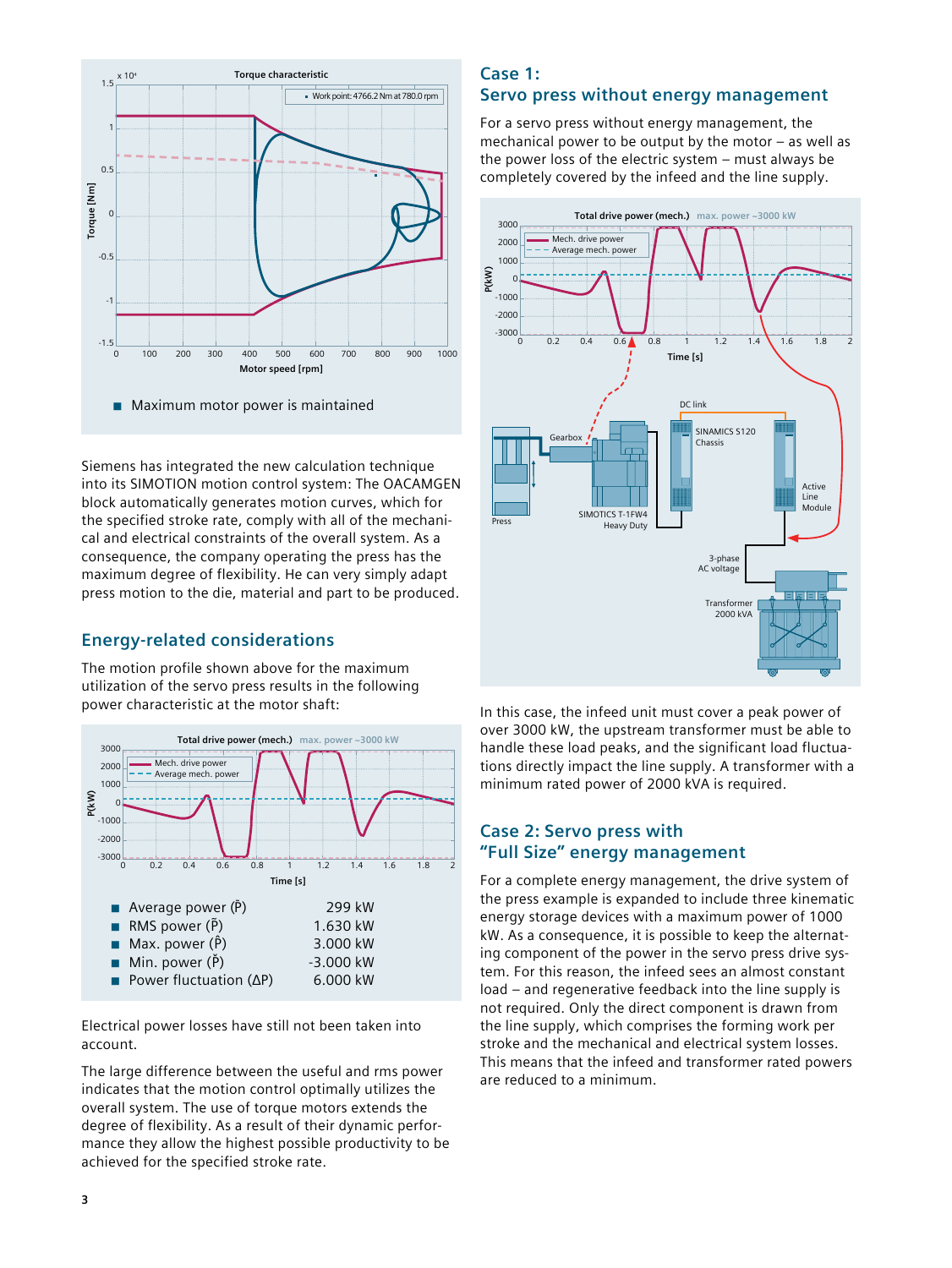

For the "full‐size" energy management system, energy storage devices buffer the energy that is otherwise fed back into the line supply. As a consequence, the rms value of the infeed power is the same as the average value, thus preventing energy from being fed back into the line supply.

For this type of energy management, the electrical energy storage device corresponds to the mechanical flywheel of a conventional press; Both of these "devices" ensure that pulsetype power is not drawn from the line supply. However, the drive system must be expanded, which also increases the electrical losses.

This disadvantage is essentially compensated as a result of the significantly lower infeed rating (ALM/AIM) and the far smaller transformer: Instead of  $a \pm 3000$  kW infeed rating, now with 516 kW – a significantly smaller 630 kVA transformer is adequate with the associated lower costs!

#### **Case 3: Servo press with "semi" energy management**

When only part of the kinetic energy is recuperated, the power of the energy storage motors is reduced. This means that instead of three, only two are used, for example. This reduces the machine price – at least at a first glance.

This is because the power of the energy‐storage motor that is eliminated must now be covered by the infeed (ALM/AIM), which means that a higher rating infeed unit is required. As the kinetic energy is only partially buffered, the power drawn from the line supply can no longer be completely smoothed.

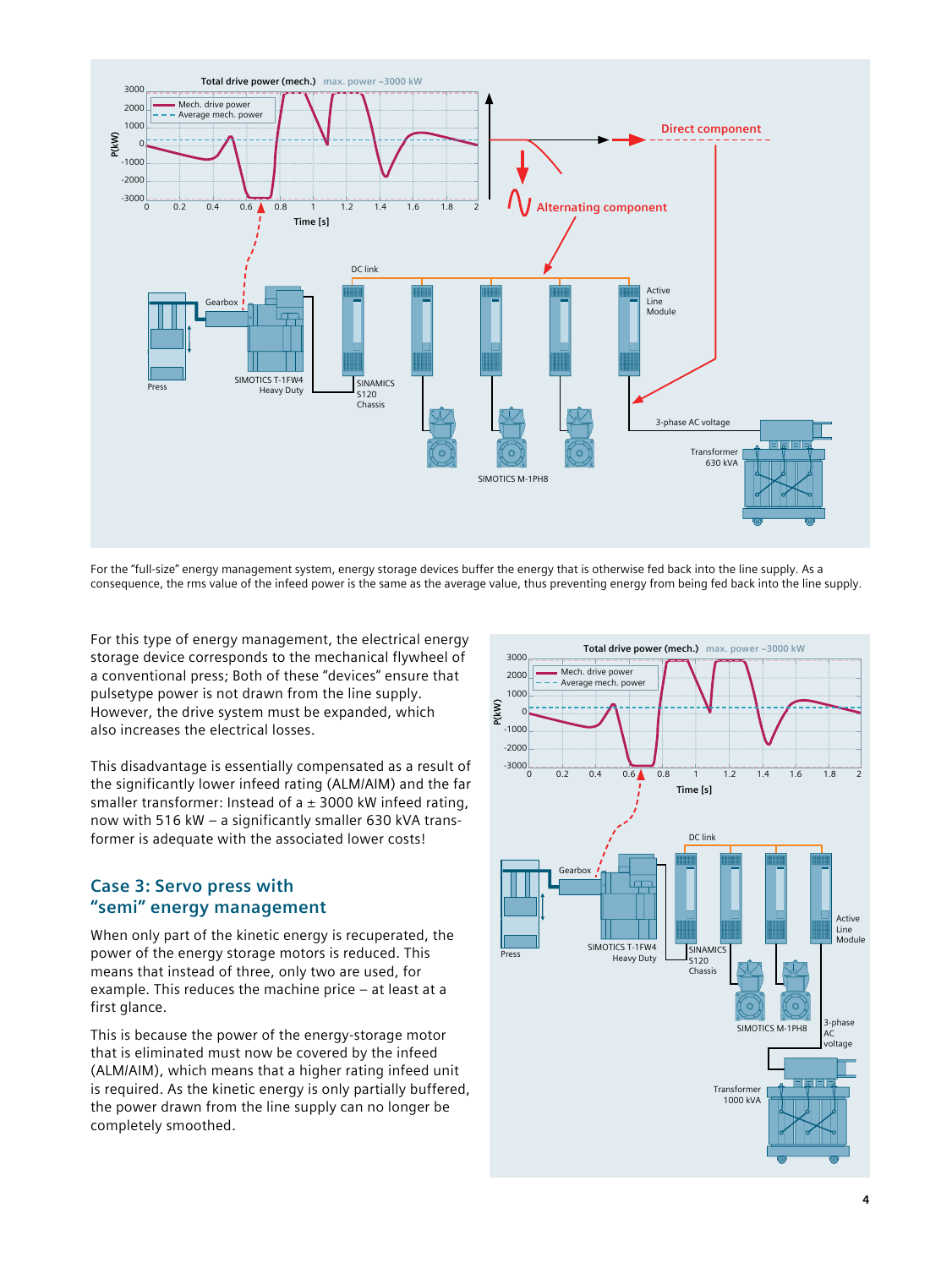This means that the peak load is significantly higher than for the "full‐size" energy management – and it fluctuates between a positive and negative load, between infeed and regenerative feedback. The supply transformer must also be correspondingly larger; and in this particular case, it must have a minimum 1000 kVA rating.

When compared to a servo press without any type of energy management, partial buffering of the kinetic energy reduces the load peaks that impact the line supply. However, the undesirable features of a machine without energy management still apply: In addition to the energy feed that is productively used by the press, the infeed, transformer and feeder cables must also handle the alternating load of the cyclic processes. As a consequence, they must be appropriately over dimensioned. An analysis must be made on a case‐for‐case basis as to which version is the most favorably priced and offers the most advantages.

#### **Comparison: Power drawn**

For the three energy management versions considered, the diagram shows the power to be covered by the press transformer for 30 parts per minute and a forming energy of 550 kJ per part:



An almost constant infeed power and exclusively a positive power demand are only achieved with the "Full‐size" energy management system. For the other versions, the power drawn fluctuates significantly – and the regenerative feedback of electric power into the line supply, with all of its associated disadvantages.

Additional comparison of key data:

| Energy<br>manage-<br>ment | Transfor-<br>mer<br>rating | Induction<br>motors | P<br><b>IkW1</b> | P<br><b>IkWI</b> | ê<br><b>IkW1</b> | ΔΡ<br>[kW] |
|---------------------------|----------------------------|---------------------|------------------|------------------|------------------|------------|
| Without                   | 2000 kVA                   |                     | 481              | 1687             | 3211             | 6000       |
| "Semi"                    | 1000 kVA                   | $\mathcal{P}$       | 501              | 812              | 1853             | 3316       |
| "Full-size"               | 630 kVA                    | 3                   | 516              | 516              | 551              | 75         |

Values refer to the infeed input

#### **Energy costs versus energy usage**

An increased amount of energy is used with lower energy drawn from the power utility company, as energy is kept within the press system. To estimate the most favorable energy management version, the energy usage required for the machine motion and forming work – as well as the costs to achieve this – are compared. The usage measured at the transformer output is decisive in this case. Main calculation data:

| Operating hours                      | Approx. 7000 h/a |
|--------------------------------------|------------------|
| monthly price for power (provision): | 10 €/kW          |
| Active power tariff for              |                  |
| industrial customers (consumption):  | 12 ct/kWh        |

Energy fed back into the line supply is not credited. The energy consumption of die cushions – that might possibly be used – has not been taken into account

|                       | Energy costs per<br>year for 12.6<br>million parts | <b>Energy cost</b><br>per part | Energy usage<br>per part |           |
|-----------------------|----------------------------------------------------|--------------------------------|--------------------------|-----------|
|                       | $\lceil \in$ /a                                    | [ct/part]                      | [kWh/<br>part]           | [kJ/part] |
| "Full-size"<br>infeed | $859.060 -$                                        | 6.8                            | 0.277                    | 996       |
| "Semi" E. mgt.        | $561,330-$                                         | 4.5                            | 0.283                    | 1020      |
| "Full-size" E. mgt.   | $501,900 -$                                        | 4.0                            | 0.290                    | 1046      |

The comparison indicates: Under the specified constraints, the servo press equipped with the "full‐size" energy management has the lowest energy costs. This is the case, although the energy usage per part is somewhat higher than that with "semi" energy management or without energy management.

The transformer price must be taken into account when analyzing the investment costs. It is by far the lowest for "Full‐size" energy management. Already with this cost saving, a large percentage of the additional cost for the energy management system can be compensated. This means that the breakeven point for this investment is frequently reached very quickly.